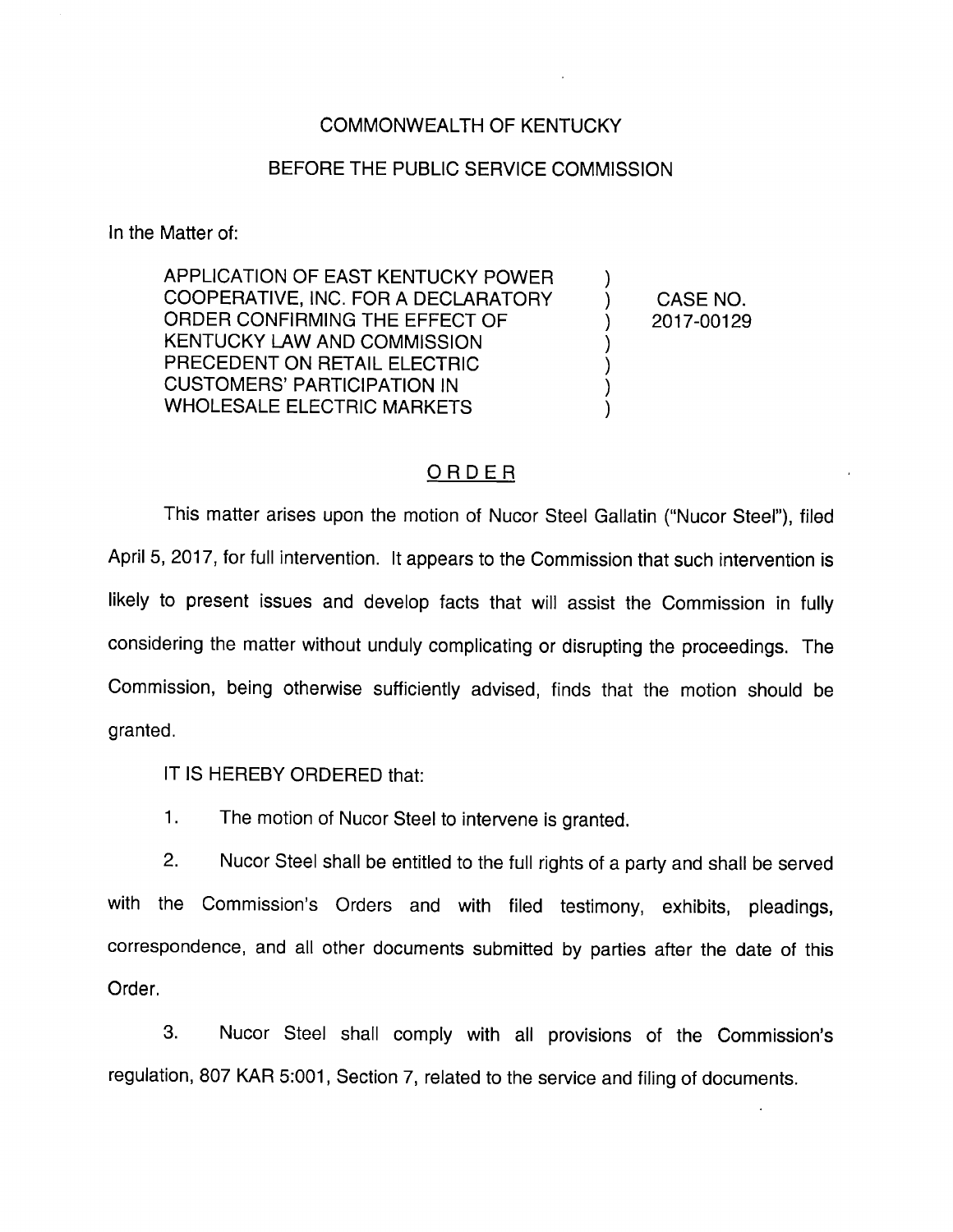4. Within seven days of entry of this Order, Nucor Steel shall provide its electronic mail address to which all electronic documents issued by the Commission and other parties of record may be served upon Nucor Steel in accordance with 807 KAR 5:001, Section 4(8)(b).

By the Commission



ATTEST: xecutive Director